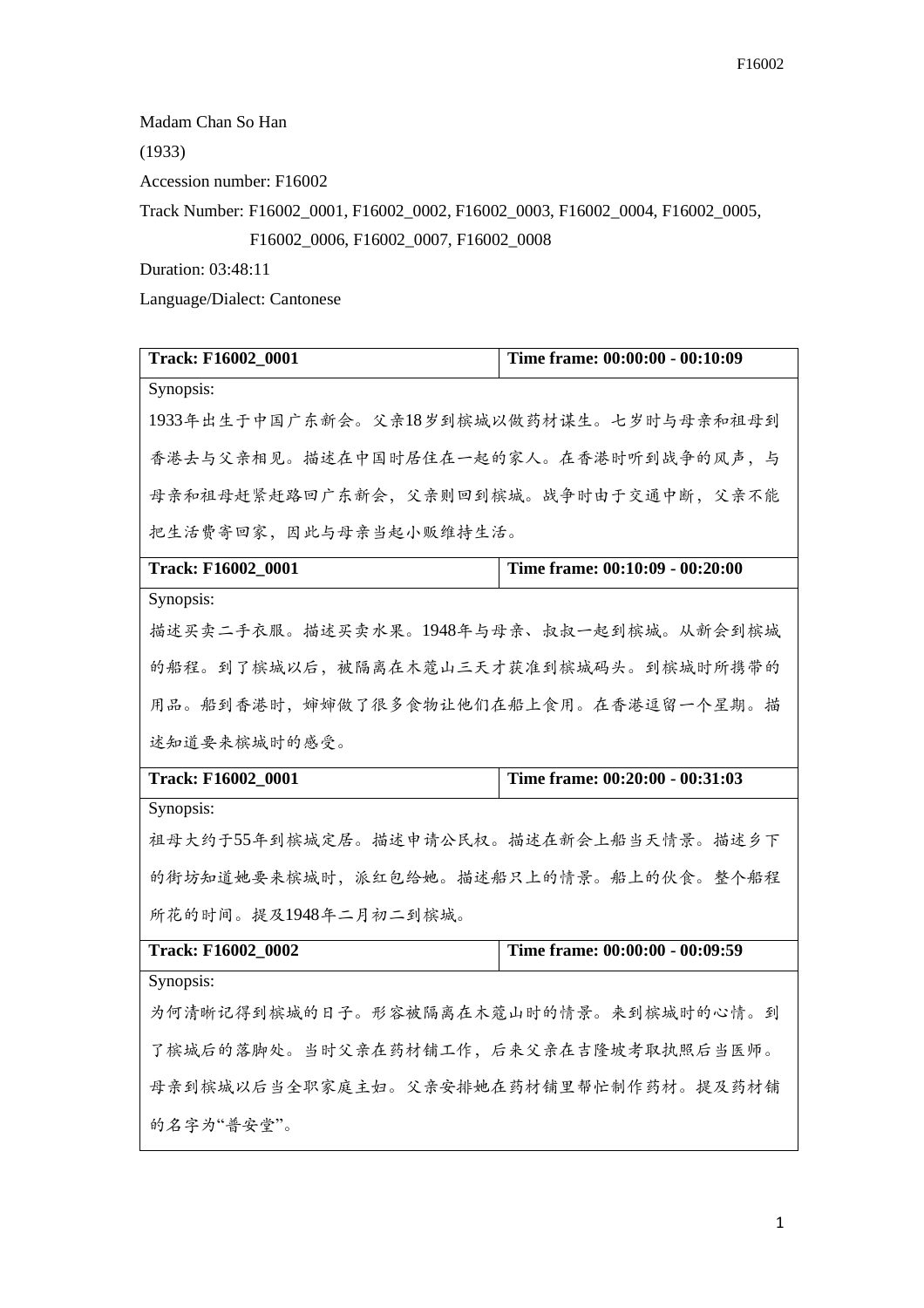| Track: F16002_0002                        | Time frame: 00:09:59 - 00:20:06 |
|-------------------------------------------|---------------------------------|
| Synopsis:                                 |                                 |
| "普安堂"名字的含义。药材铺所提供的服务。描述负责制作药材。药材铺的营业时     |                                 |
| 间。提及药材铺关店以后,有些人会在外面敲门要求买药。提及以往初一或十五药材     |                                 |
| 铺生意比较冷清的原因。在药材铺帮忙时的日常生活。1950年在创牛巷学习裁缝。学   |                                 |
| 裁缝的原因。学裁缝的时间。                             |                                 |
| Track: F16002_0002                        | Time frame: 00:20:06 - 00:31:03 |
| Synopsis:                                 |                                 |
| 学裁缝时所用到的工具。如何学习裁制不同款式的衣服。老师的数量。提及当时裁缝     |                                 |
| 班的同学全是女生。后来在江沙路帮忙亲戚卖经济饭。没有继续帮忙做药材的原因。     |                                 |
| 帮忙经济饭档时的日常生活。提及刚刚开始裁缝时不收工资,到熟练了以后才开始收     |                                 |
| 费。当时的衣服裁制费。提及住在江沙路。裁缝工作的主要顾客。多数裁制的服装款     |                                 |
| 式。每个月所接到的衣服订单以及酬劳。1953年结婚。提及因为丈夫同是裁缝的关    |                                 |
| 系, 因而结识。                                  |                                 |
| Track: F16002_0003                        | Time frame: 00:00:00 - 00:10:00 |
| Synopsis:                                 |                                 |
| 描述丈夫的背景。描述父亲如何与其丈夫谈成婚事。1952年订婚,隔年结婚。婚礼的   |                                 |
| 地点。描述办婚礼时亲戚的帮忙。描述婚礼。结婚时的装扮。注册婚姻的地方。       |                                 |
| Track: F16002_0003                        | Time frame: 00:10:00 - 00:20:00 |
| Synopsis:                                 |                                 |
| 描述婚礼当天的情景。结了婚以后在鸭加路住了一年,1954年搬到新街139号居住,  |                                 |
| 1962年迁至卖菜街,之后于1966年搬到汕头街居住至今。新街住家的结构。除成为住 |                                 |
| 家以外,该屋子的用途。当时的租金。提及只是在新街的住家睡觉,其余包括煮凉茶     |                                 |
| 等工作皆在母亲所租的房子进行。提及新街的房间面积很大,因此屋主把它间隔成两     |                                 |
| 间房,受访者只租半间房。新街房间睡觉空间的分配。当时位于新街屋子附近的店      |                                 |
| 铺。                                        |                                 |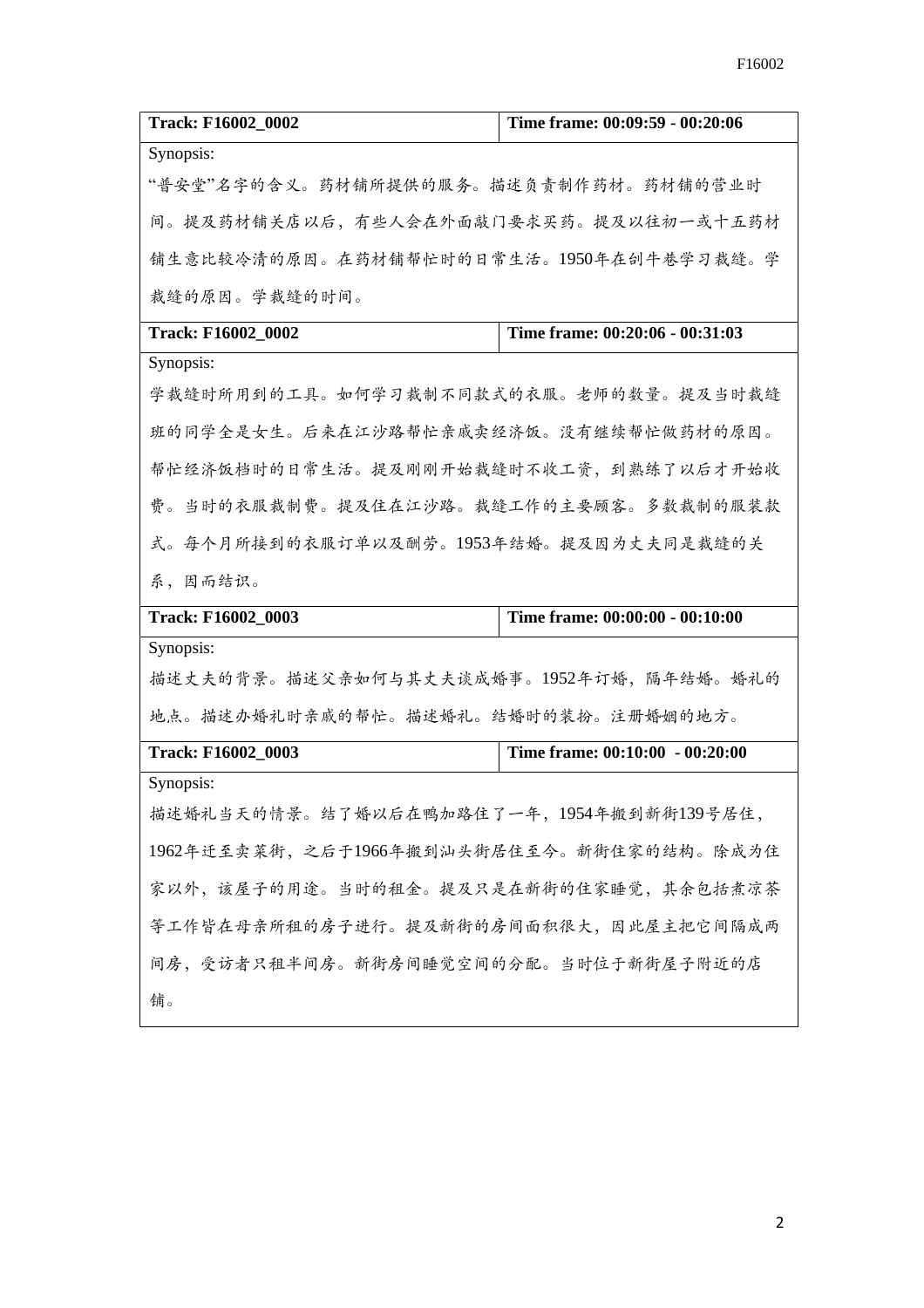| Track: F16002_0003                        | Time frame: 00:20:00 - 00:31:03 |  |
|-------------------------------------------|---------------------------------|--|
| Synopsis:                                 |                                 |  |
| 结了婚隔年, 即1954年6月6日与丈夫一起创立凉茶档。提及经营凉茶档是父亲的建  |                                 |  |
| 议。提及创立凉茶档以后仍然有接裁缝工作,直到双胞胎女儿出世后为止。还在从事     |                                 |  |
| 裁缝工作时,如何与丈夫协调凉茶档的生意。描述父亲如何帮忙筹备创立凉茶档生      |                                 |  |
| 意。煮凉茶的地方。描述装凉茶的葫芦形桶。描述刚开始营业时,凉茶档手推车的材     |                                 |  |
| 料,以及后来更换手推车材料的原因。凉茶档的位置。选择在日本横街营业的原因。     |                                 |  |
| 描述申请小贩执照。凉茶档的名字含义。                        |                                 |  |
| <b>Track: F16002 0004</b>                 | Time frame: 00:00:00 - 00:10:01 |  |
| Synopsis:                                 |                                 |  |
| 父亲为凉茶档取名"松鹤轩"时,她与丈夫有何想法。刚开始营业时,在日本横街的其    |                                 |  |
| 他凉茶档。提及凉茶的配方由父亲所提供。描述凉茶档的摆设。凉茶档的工具。认为     |                                 |  |
| 最难过的时候是生病时,因为就算生病还是得工作。                   |                                 |  |
| Track: F16002_0004                        | Time frame: 00:10:01 - 00:20:12 |  |
| Synopsis:                                 |                                 |  |
| 描述其他家庭成员如何帮忙减轻她的负担。凉茶的功效。凉茶材料的供应商。多久会     |                                 |  |
| 添购凉茶材料一次。凉茶材料的包装。提及注重材料的质量。               |                                 |  |
| <b>Track: F16002 0004</b>                 | Time frame: 00:20:12 - 00:29:21 |  |
| Synopsis:                                 |                                 |  |
| 用以煮凉茶的茶煲。煮凉茶的燃料。购买炭的地方。解释如何起火。煮凉茶的地方。     |                                 |  |
| 刚开始营业时只是售卖两种凉茶,后来再增加马蹄竹蔗水的原因。煮凉茶需要注意的     |                                 |  |
| 地方。                                       |                                 |  |
| Track: F16002_0005                        | Time frame: 00:00:00 - 00:10:08 |  |
| Synopsis:                                 |                                 |  |
| 提及1958年开始增加菊花茶;1961年增加冬瓜竹蔗水。煮苦茶时所用到的药材数量。 |                                 |  |
| 煮不同的凉茶所需花的时间。每天几点开始煮凉茶。还在日本横街营业时, 每天的睡    |                                 |  |
| 觉时间。煮凉茶的地方。描述如何把煮好的凉茶从江沙路运到日本横街。凉茶生意所     |                                 |  |
| 用到到工具。                                    |                                 |  |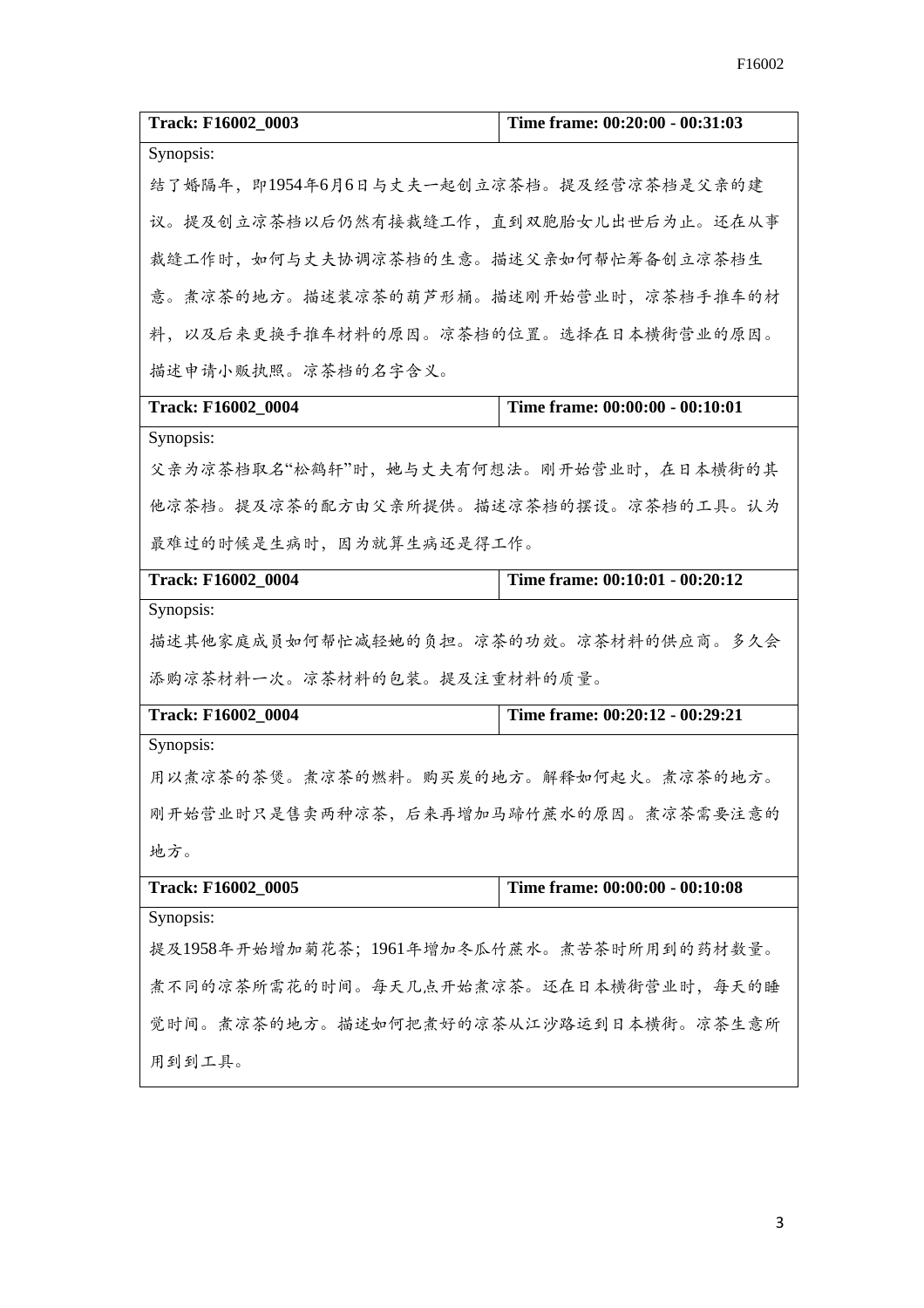| Track: F16002_0005                      | Time frame: 00:10:08 - 00:20:00 |
|-----------------------------------------|---------------------------------|
| Synopsis:                               |                                 |
| 提及葫芦形桶内有放炭。其他家庭成员如何帮忙她与丈夫的凉茶生意。装凉茶的盛    |                                 |
| 器。凉茶的价格。顾客会在什么情况下要求加药粉。描述有些顾客会自行携带盛器来   |                                 |
| 打包凉茶。凉茶碗的材料。凉茶的价格。在日本横街经营凉茶生意时的日常生活。家   |                                 |
| 庭成员如何帮忙减轻她与丈夫的负担。继续描述日常生活。为何丈夫坚持要准时到达   |                                 |
| 营业地点。                                   |                                 |
| Track: F16002_0005                      | Time frame: 00:20:00 - 00:31:03 |
| Synopsis:                               |                                 |
| 继续详述在日本横街经营凉茶生意时的日常生活。提及每年只有新年时休息,因此所   |                                 |
| 有的工具维修都会安排在那几天进行。提及年三十晚收工的时间。描述一对律师顾    |                                 |
| 客。提及放工时间较多男性顾客来光顾。如何与洋人顾客沟通。            |                                 |
| Track: F16002_0006                      | Time frame: 00:00:00 - 00:10:00 |
| Synopsis:                               |                                 |
| 提及什么情况下顾客会选喝苦茶。什么时间较多顾客来光顾。举出一些顾客的例子。   |                                 |
| 描述在日本横街营业时经常遇上水灾。1966年搬到汕头街居住。搬到汕头街的原因。 |                                 |
| 提及只在汕头街住家煮凉茶,把前厅租给别人。描述前厅的租户。丈夫去世以后,在   |                                 |
| 女儿的协助下开始在汕头街、日本横街两处经营凉茶生意。提及持续经营日本横街的   |                                 |
| 凉茶档至三年前。结束日本横街凉茶生意的原因。提及1995年开始在汕头街经营凉茶 |                                 |
| 生意。                                     |                                 |
| <b>Track: F16002_0006</b>               | Time frame: 00:10:00 - 00:20:08 |
| Synopsis:                               |                                 |
| 汕头街房子的结构。该房子内空间的使用。附近的店铺。约1960买下这间房子。描述 |                                 |
| 住在汕头街的家庭成员。房间的分配。父亲没有住在汕头街的原因。汕头街房子的买   |                                 |
| 价。前屋主的背景。买下这间房子时,该建筑物的情况。买下以后进行的装修。     |                                 |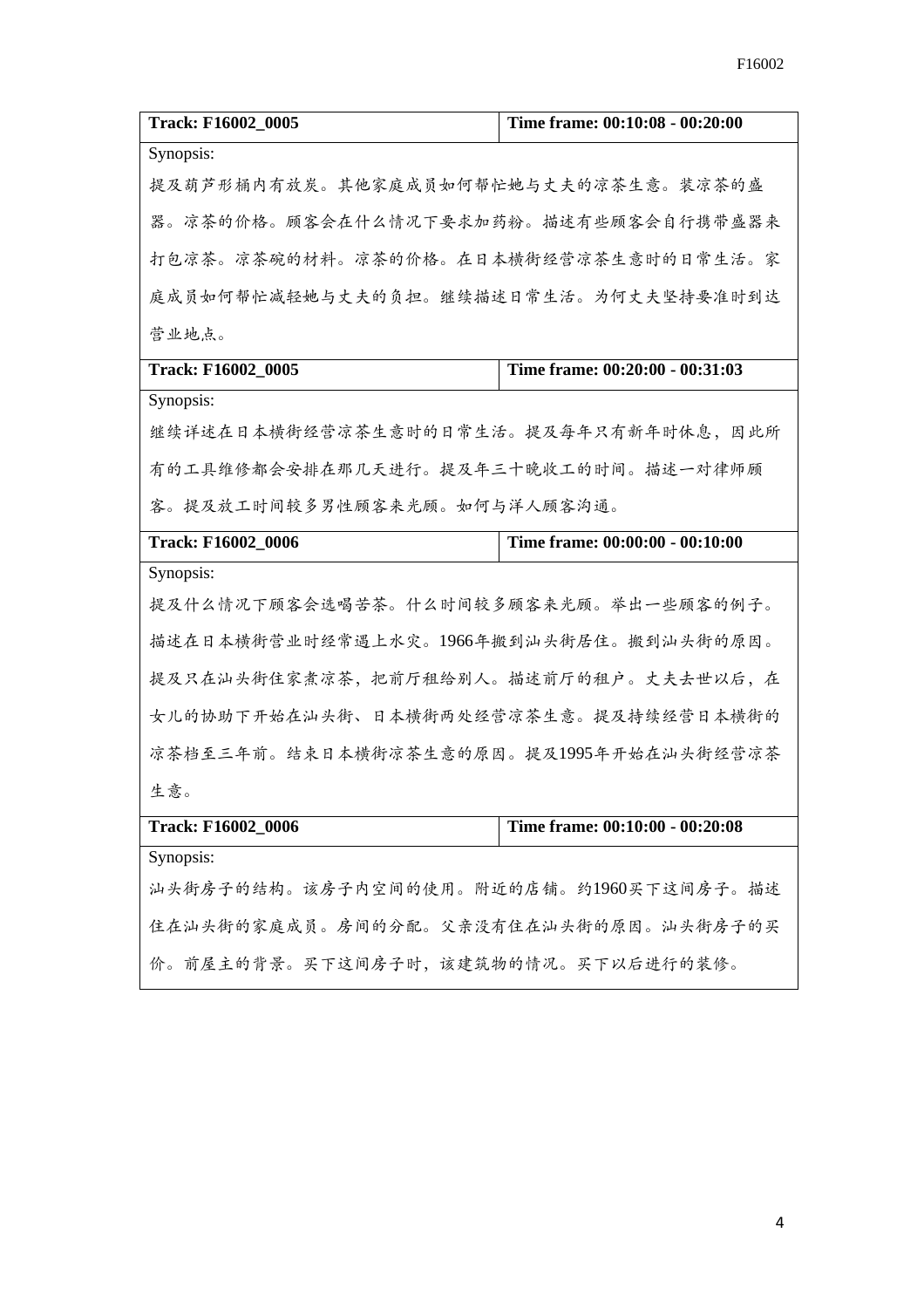| Track: F16002_0006                      | Time frame: 00:20:08 - 00:31:03 |  |
|-----------------------------------------|---------------------------------|--|
| Synopsis:                               |                                 |  |
| 描述以往每年趁着新年期间休息时修理炉灶。搬到汕头街时更换炉灶的材料后, 无需  |                                 |  |
| 再每年进行维修。描述拥有特别设计的茶桶。约1994年时从香港订购另一对葫芦形  |                                 |  |
| 桶。订购新葫芦形桶的原因。如何进行葫芦形桶订购。汕头街店铺内的桌椅数量以及   |                                 |  |
| 材料。解释为何在汕头街营业后开始售卖甜品。描述甜品的用料是广东人所惯用的。   |                                 |  |
| 提及每天所售卖的甜品种类。描述注重甜品材料的质量。               |                                 |  |
| Track: F16002_0007                      | Time frame: 00:00:00 - 00:10:01 |  |
| Synopsis:                               |                                 |  |
| 提及没有再提供炖品服务的原因。目前的凉茶和甜品售价。描述降低瓶装凉茶的售价   |                                 |  |
| 优惠顾客。提及一位说广东话的印度顾客。顾客如何得知他们结束日本横街的凉茶生   |                                 |  |
| 意,只是在汕头街营业。描述通过凉茶生意抚育孩子长大的心情。描述如今许多附近   |                                 |  |
| 的住客搬离该区,生意受到影响。                         |                                 |  |
| Track: F16002_0007                      | Time frame: 00:10:01 - 00:20:06 |  |
| Synopsis:                               |                                 |  |
| 描述目前在店内帮忙的人。提及必定亲力亲为的工作。印尼女佣的工作范围。增加休   |                                 |  |
| 息日的原因。描述以往如何与丈夫分配工作,让她有空隙做家务。描述目前的日常生   |                                 |  |
| 活。提及二女儿以往跟她住在一起,直到二女婿发生意外行动不便后才搬到别的地方   |                                 |  |
| 居住。继续描述日常生活。                            |                                 |  |
| Track: F16002_0007                      | Time frame: 00:20:06 - 00:31:03 |  |
| Synopsis:                               |                                 |  |
| 继续描述日常生活。提及丈夫1991年去世。描述丈夫不在以后的感受。提及父亲于  |                                 |  |
| 1990年去世。描述父亲和丈夫接连去世以后的心情,以及如何调适心情。描述丈夫不 |                                 |  |
| 在以后原本想要结束凉茶生意,但是最后仍然坚持下去的原因。提及父亲曾经写字勉   |                                 |  |
| 励她。                                     |                                 |  |
| Track: F16002_0008                      | Time frame: 00:00:00 - 00:12:32 |  |
| Synopsis:                               |                                 |  |
| 继续提及父亲曾经写字勉励她。描述在店内供奉的神明。描述沙士肆虐时生意增加,   |                                 |  |
| 市场上一些凉茶材料卖至断货。描述从事这门行业的心情。              |                                 |  |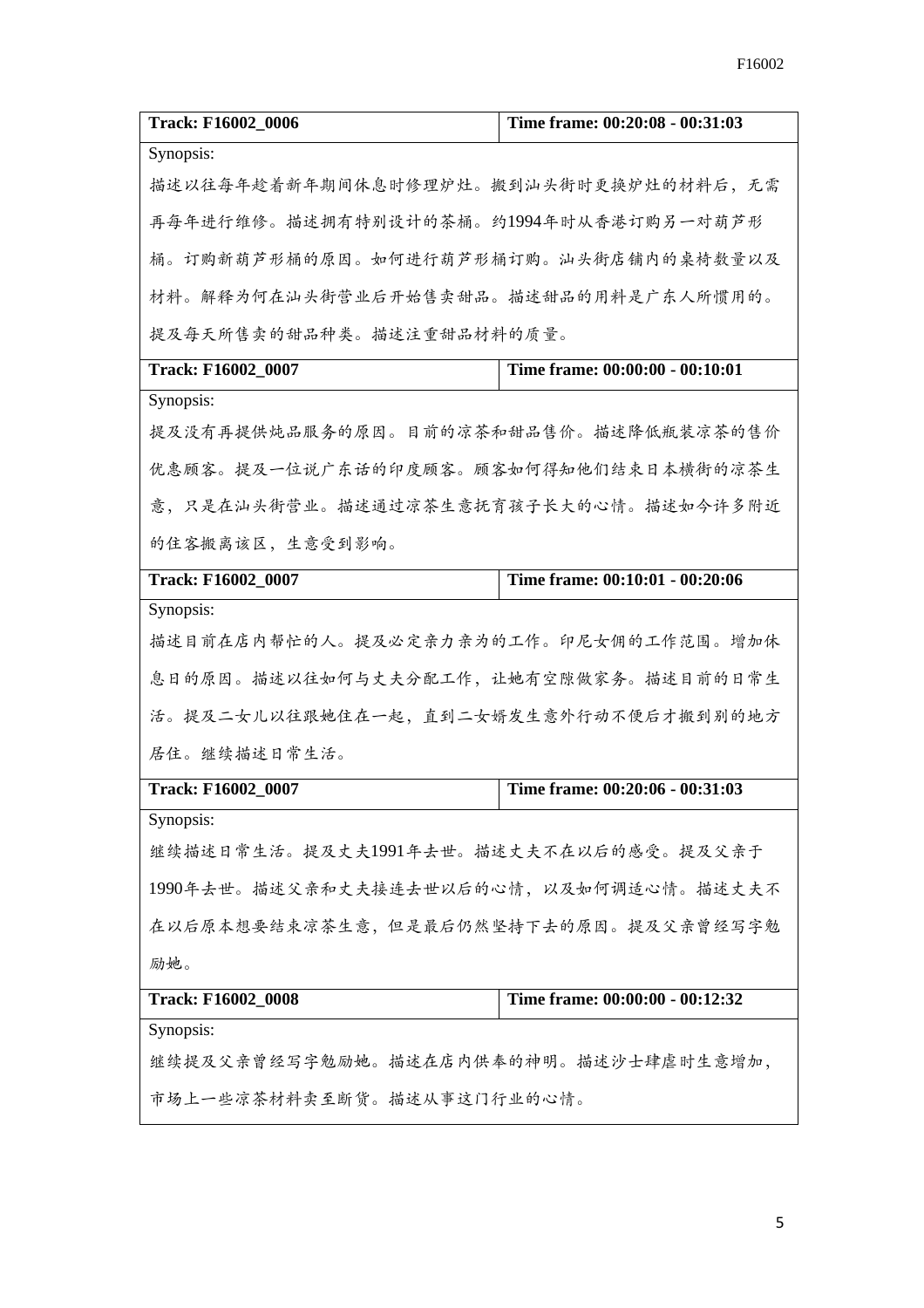Madam Chan So Han (1933) Accession number: F16002 Track Number: F16002\_0001, F16002\_0002, F16002\_0003, F16002\_0004, F16002\_0005, F16002\_0006, F16002\_0007, F16002\_0008

Duration: 03:48:11

Language/Dialect: Cantonese

| <b>Track: F16002 0001</b> | Time frame: 00:00:00 - 00:10:09 |
|---------------------------|---------------------------------|
|                           |                                 |

Synopsis:

Born in Xinhui, Guangdong, China in 1933. Her father came to Penang and sold Chinese medicine for a living when he was 18. Went to meet up her father in Hong Kong when she was 7 years old with her mother and grandmother. Described family members who lived together in China. Rushed back to Xinhui, Guangdong when there was rumour in Hong Kong that the war would break out while her father made his way back to Penang. Her mother and she were forced to become a hawker during the war as the interruptions in communication services had prevented her father from sending living expenses back home.

| <b>Track: F16002 0001</b> | Time frame: $00:10:09 - 00:20:00$ |
|---------------------------|-----------------------------------|
|                           |                                   |

Synopsis:

Described trading in second-hand clothes. Described fruits selling. Came to Penang with her mother and uncle in 1948. The ship journey from Xinhui to Penang. Quarantined in Jerejak Island for three days after arriving in Penang before being allowed to set foot on the Penang jetty. Personal belongings that were brought along to Penang. Her aunty had made a lot of food for them to consume on the ship during their stop in Hong Kong. Stayed in Hong Kong for a week. Described her feelings upon knowing that she was coming to Penang.

**Track: F16002\_0001 Time frame: 00:20:00 - 00:31:03**

Synopsis:

Her grandmother came to reside in Penang in around 1955. Described applying for citizenship. Described the day when she boarded the ship in Xinhui. Described getting red packets from the neighbours when they found out that she was about to leave for Penang. Described life on the ship. The food on the ship. Duration of the ship journey. Mentioned it was the  $2<sup>nd</sup>$  day of the 2nd month of the Chinese lunar calendar in 1948 that she arrived in Penang.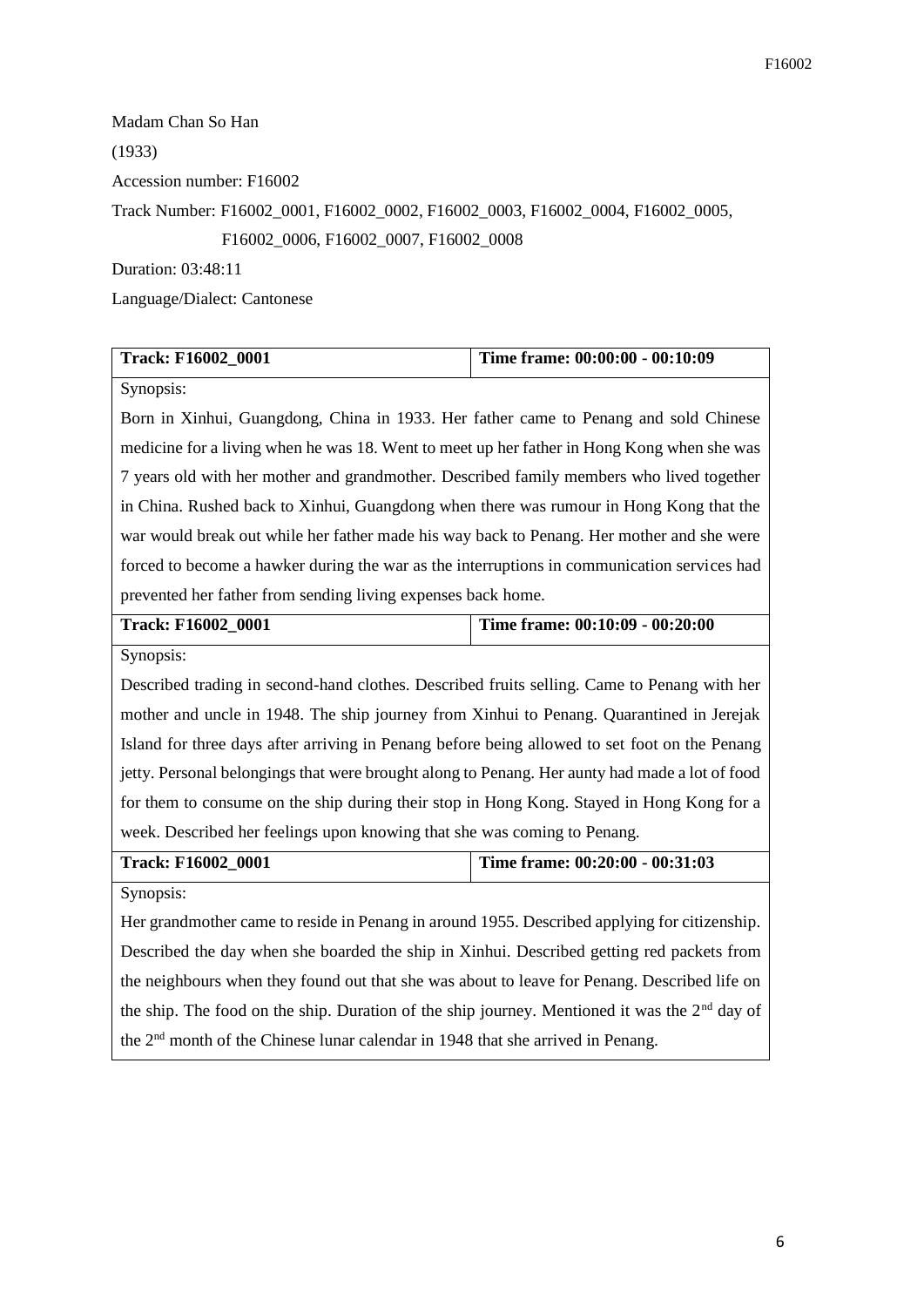| Track: F16002_0002                                                                               | Time frame: 00:00:00 - 00:09:59 |  |
|--------------------------------------------------------------------------------------------------|---------------------------------|--|
| Synopsis:                                                                                        |                                 |  |
| Why did she remember vividly the day she arrived in Penang. Described the situation being        |                                 |  |
| quarantined in Jerejak Island. Her feelings when coming to Penang. Place to stay in Penang       |                                 |  |
| upon their arrival. Her father worked at a Chinese medicine shop and later obtained the Chinese  |                                 |  |
| physician license in Kuala Lumpur to become a physician. Her mother was a fulltime               |                                 |  |
| housewife in Penang. She was made to help in the Chinese medicine shop by her father, in the     |                                 |  |
| medicine making. Mentioned that the name of the medicine shop was "Poh Aun Tong".                |                                 |  |
| Track: F16002_0002                                                                               | Time frame: 00:09:59 - 00:20:06 |  |
| Synopsis:                                                                                        |                                 |  |
| The meaning of "Poh Aun Tong". Services provided at the medicine shop. Described being in        |                                 |  |
| charge of medicine making. The medicine shop operating hours. Mentioned that some                |                                 |  |
| customers would knock at the door to purchase medicine after the closing of the shop.            |                                 |  |
| Mentioned the reason of having poor business in the past on the $1st$ or the $15th$ day of each  |                                 |  |
| month in the Chinese lunar calendar. Daily routine when she was helping at the medicine shop.    |                                 |  |
| Went to learn sewing in Lebuh Melayu in 1950. Why did she decide to learn sewing. Time           |                                 |  |
| schedule for the sewing class.                                                                   |                                 |  |
| Track: F16002_0002                                                                               | Time frame: 00:20:06 - 00:31:03 |  |
| Synopsis:                                                                                        |                                 |  |
| Tools used in the sewing class. How she learnt to sew clothes with various patterns. The         |                                 |  |
| number of teachers. Mentioned it was all girls in the sewing class. Then she went to help at her |                                 |  |
| relative's economic rice stall in Kuala Kangsar Road. Why she ceased helping in medicine         |                                 |  |
| making. Her daily routine when working at the economic rice stall. Mentioned that she did not    |                                 |  |
| charge for sewing work initially, until she mastered the skill. The sewing fees at that time.    |                                 |  |
| Mentioned staying in Kuala Kangsar Road. Her main customers in sewing. The common                |                                 |  |
| patterns of clothes she sewed. Number of orders and fees received in a month. Got married in     |                                 |  |
| 1953. Mentioned that her husband was also a tailor and thus they came to know each other.        |                                 |  |
| Track: F16002_0003                                                                               | Time frame: 00:00:00 - 00:10:00 |  |
| Synopsis:                                                                                        |                                 |  |
| Described her husband's background. Described how the marriage was discussed between her         |                                 |  |
| father and her husband. Got engaged in 1952 and then married in the following year. The          |                                 |  |

father and her husband. Got engaged in 1952 and then married in the following year. The wedding venue. Described getting help from her relatives in the wedding. Described the wedding ceremony. Her attire during the wedding ceremony. The place for marriage registration.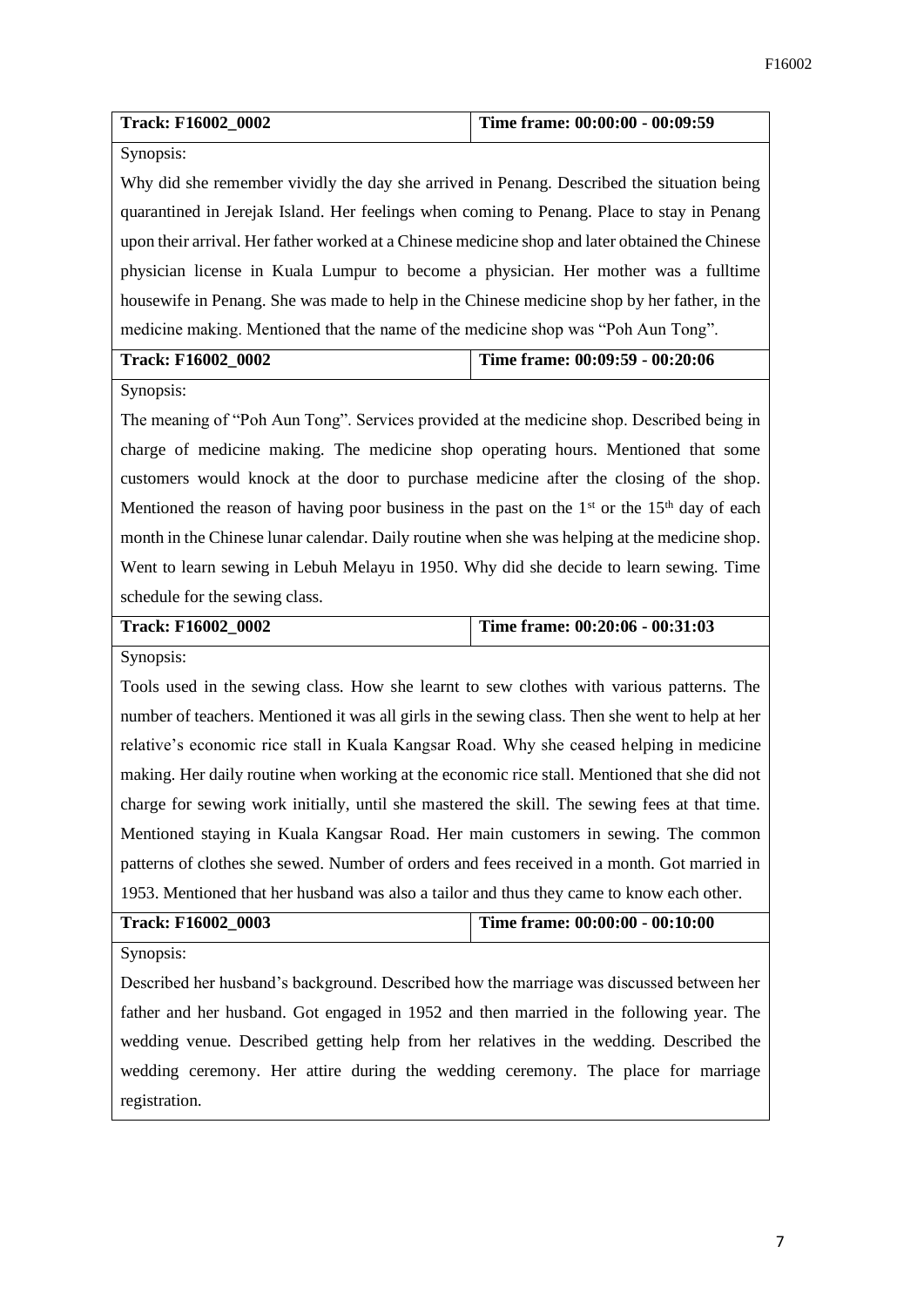| <b>Track: F16002 0003</b> | Time frame: $00:10:00 - 00:20:00$ |
|---------------------------|-----------------------------------|
|                           |                                   |

## Synopsis:

Described the wedding day. Stayed in Argyll Road for a year and then moved to 139 Campbell Street in 1954, followed by Market Street in 1962, and finally to the current house in Kimberley Street in 1966. Structure of the Campbell Street house. Other usage of the house besides serving as a residence. The house rent at that time. Mentioned the Campbell Street house was only for sleep and all the other activities such as herbal tea brewing were performed in the house that her mother rented. Mentioned the room in the Campbell Street house was so big that the owner divided it into two rooms and she rented only half of the room. The sleeping space allocation in the Campbell Street house. Other shops nearby the house at that time.

# **Track: F16002\_0003 Time frame: 00:20:00 - 00:31:03**

Synopsis:

Established the herbal tea business together with her husband on June 6, 1954, the next year after their marriage. Mentioned it was her father's idea to establish the herbal tea business. Mentioned still receiving sewing jobs after establishing the herbal tea business until her twin daughters were born. How she managed the herbal tea business and sewing job with her husband by taking turn to attend to the business. Described her father's help in founding the herbal tea business. Place to brew herbal tea. Described the gourd-shaped pot used to store herbal tea. Described building material for the herbal tea stall when they first started the business, and why the material was changed later. The location of their herbal tea stall. Why Cintra Street was chosen as the business spot. Described applying for hawker license. The meaning of the name of the herbal tea stall.

## **Track: F16002\_0004 Time frame: 00:00:00 - 00:10:01**

Synopsis:

How her husband and she felt when the herbal tea was given the name "Shong Hor Hin" by her father. Other herbal tea stalls in Cintra Street when they first started the business. Mentioned her father was the one who prescribed the herbal tea recipe. Described the layout of the herbal tea stall. The tools used in herbal tea stall. Felt most suffered when falling sick as she still had to work.

| <b>Track: F16002 0004</b> | Time frame: $00:10:01 - 00:20:12$ |
|---------------------------|-----------------------------------|
|---------------------------|-----------------------------------|

Synopsis:

Described how other family members helped in easing her burden. The efficacy of herbal tea. The supplier of herbal tea ingredients. How frequent would she buy the ingredients. The packaging of herbal tea ingredients. Mentioned being particular about the quality of the ingredients.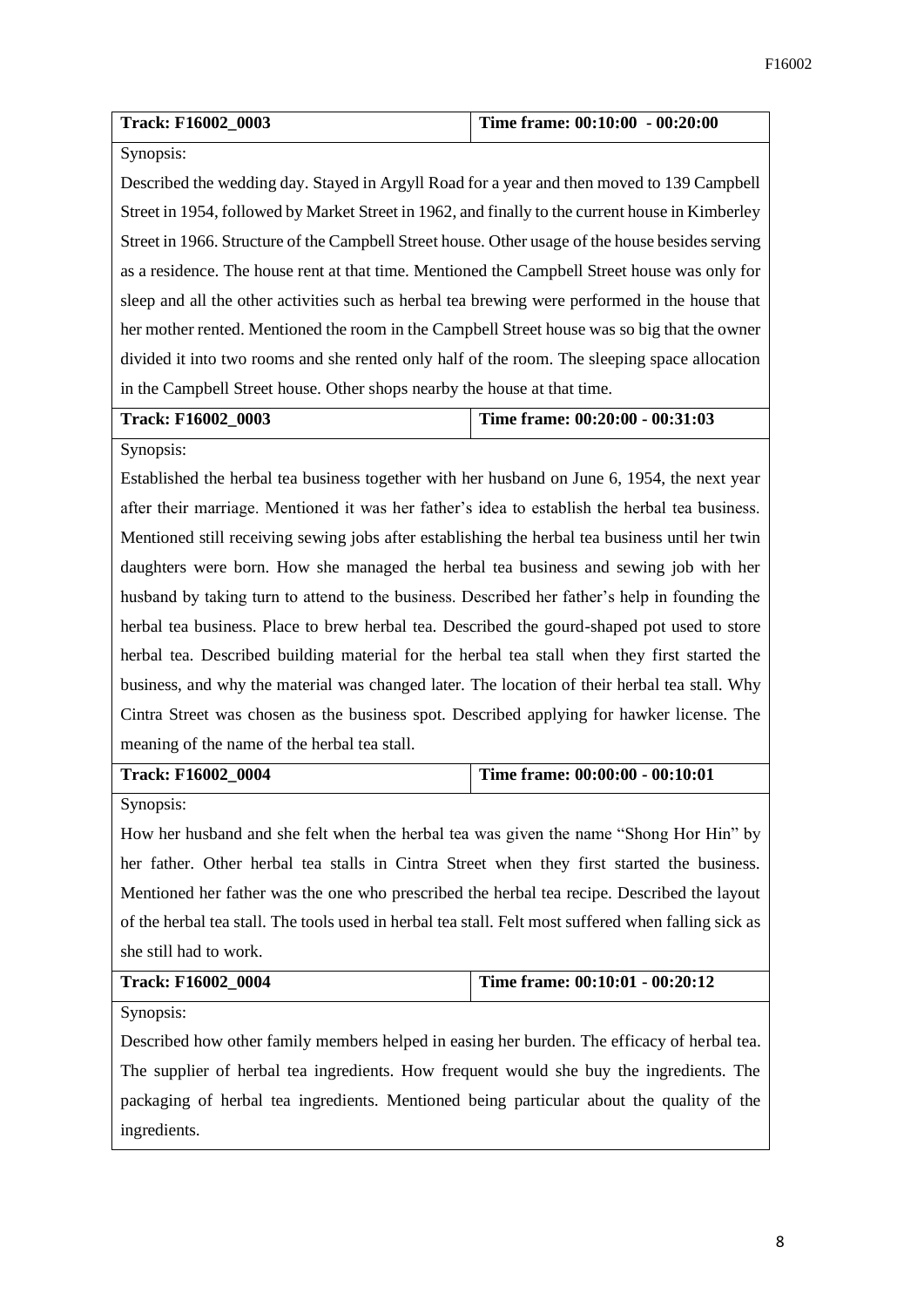| Track: F16002_0004                                                                                  | Time frame: 00:20:12 - 00:29:21                                                        |  |  |
|-----------------------------------------------------------------------------------------------------|----------------------------------------------------------------------------------------|--|--|
| Synopsis:                                                                                           |                                                                                        |  |  |
| The tea pot used in herbal tea brewing. Fuel used in herbal tea brewing. Places to buy charcoal.    |                                                                                        |  |  |
| Places to brew herbal tea. Only two types of tea were sold in the beginning, and why the water      |                                                                                        |  |  |
|                                                                                                     | chestnut bamboo cane tea was added to the menu later. Things to note during herbal tea |  |  |
| brewing.                                                                                            |                                                                                        |  |  |
| Track: F16002_0005                                                                                  | Time frame: 00:00:00 - 00:10:08                                                        |  |  |
| Synopsis:                                                                                           |                                                                                        |  |  |
| Mentioned adding chrysanthemum tea to the menu in 1958 and water chestnut bamboo cane               |                                                                                        |  |  |
| tea in 1961. Number of ingredients used in the "bitter tea" brewing. Cooking time required for      |                                                                                        |  |  |
| different kind of teas. At what time that she started the herbal tea brewing each day. Her          |                                                                                        |  |  |
| sleeping time when operating business in Cintra Street. The place for herbal tea brewing.           |                                                                                        |  |  |
| Described transporting brewked herbal tea from Kuala Kangsar Road to Cintra Street. Tools           |                                                                                        |  |  |
| needed in the business.                                                                             |                                                                                        |  |  |
| Track: F16002_0005                                                                                  | Time frame: 00:10:08 - 00:20:00                                                        |  |  |
| Synopsis:                                                                                           |                                                                                        |  |  |
| Mentioned that charcoal was put in the gourd-shaped pot. How other family members helped            |                                                                                        |  |  |
| her husband and her in the herbal tea business. The herbal tea containers. Herbal tea prices. At    |                                                                                        |  |  |
| what circumstances that the customers would want to add medicinal powder. Described some            |                                                                                        |  |  |
| customers would bring along the container for take-away. The material of the herbal tea bowl.       |                                                                                        |  |  |
| The herbal tea prices. Daily routine when operating the herbal tea stall business in Cintra Street. |                                                                                        |  |  |
| How the family members helped in easing her husband and her burden. Continued describing            |                                                                                        |  |  |
| her daily routine. Why her husband insisted in arriving at the business spot on time.               |                                                                                        |  |  |
| Time frame: 00:20:00 - 00:31:03<br>Track: F16002_0005                                               |                                                                                        |  |  |
| Synopsis:                                                                                           |                                                                                        |  |  |
| Continued describing in details about her daily routine when operating the herbal tea stall         |                                                                                        |  |  |
| business in Cintra Street. Mentioned that Chinese New Year was the only period when they            |                                                                                        |  |  |
| close shop, during which they would repair their tools. Mentioned stall closing time on the         |                                                                                        |  |  |
| New Year's eve. Described a pair of lawyer couple among their customers. Mentioned there            |                                                                                        |  |  |
| were more male customers in the after-work hours. How they communicated with English                |                                                                                        |  |  |
| speaking foreigners.                                                                                |                                                                                        |  |  |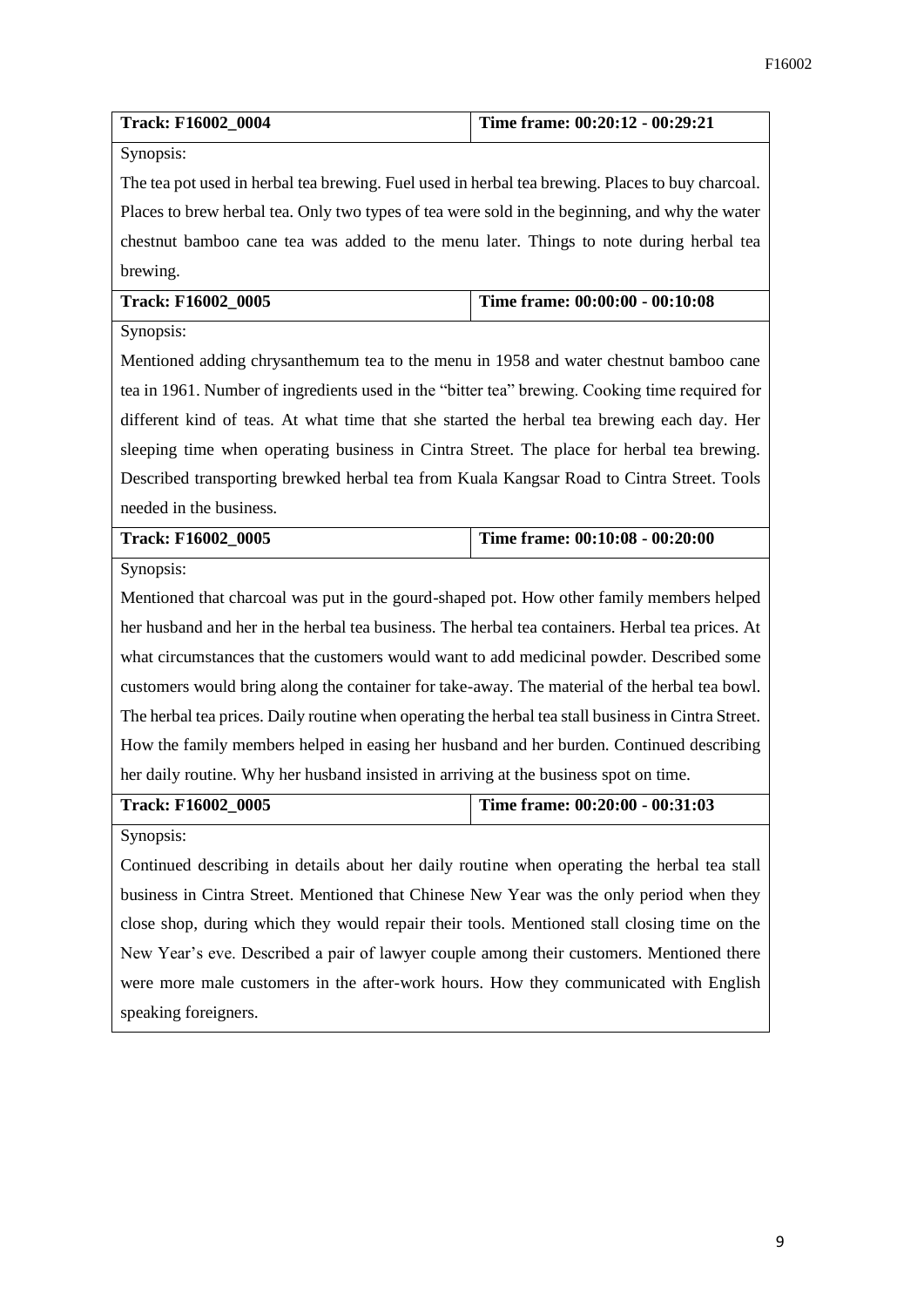| <b>Track: F16002 0006</b> | Time frame: 00:00:00 - 00:10:00 |
|---------------------------|---------------------------------|
|                           |                                 |

### Synopsis:

Mentioned under what circumstances that the customers would opt for bitter tea. The peak hour. Mentioned some of her customers. Mentioned flood being a common problem in Cintra Street. Moved to live in Kimberley Street in 1966. Why they moved. Mentioned only using the Kimberley Street house for herbal tea brewing and rented out the front hall to other people. Described tenants of the front hall. Started operating herbal tea business in both Kimberley Street and Cintra Street after the passing of her husband, with the help of her daughter. Mentioned continuing the herbal tea business in Cintra Street until three years ago. Why the Cintra Street herbal tea stall was closed down. Mentioned beginning to operate the herbal tea business in Kimberley Street in 1955.

**Track: F16002\_0006 Time frame: 00:10:00 - 00:20:08**

Synopsis:

Structure of the Kimberley Street house. The use of space in the house. Shops nearby. Bought the property around 1960. Described family members staying in the Kimberley Street house. The room allocation. Why was her father not staying in the Kimberley Street house. The buying price of the Kimberley Street house. Background of the former owner of the house. The building's condition when she bought the house. Renovation carried out after the purchase.

| <b>Track: F16002 0006</b> | Time frame: 00:20:08 - 00:31:03 |
|---------------------------|---------------------------------|
|                           |                                 |

Synopsis:

Described it was during Chinese New Year that she would usually repair the stove. The yearly stove maintenance was no longer needed when they changed the stove material after moving to Kimberley Street. Described having a specially designed tea pot. Ordered another pair of gourd-shaped tea pot from Hong Kong around 1994. Why such order was made. How the order was made. The number of tables and chairs in the Kimberley Street shop and their materials. Explained why she started selling desserts after operating the business in Kimberley Street. Described ingredients used in the desserts were those commonly used by the Cantonese. Mentioned types of desserts sold every day. Mentioned being particular about the quality of desert ingredients.